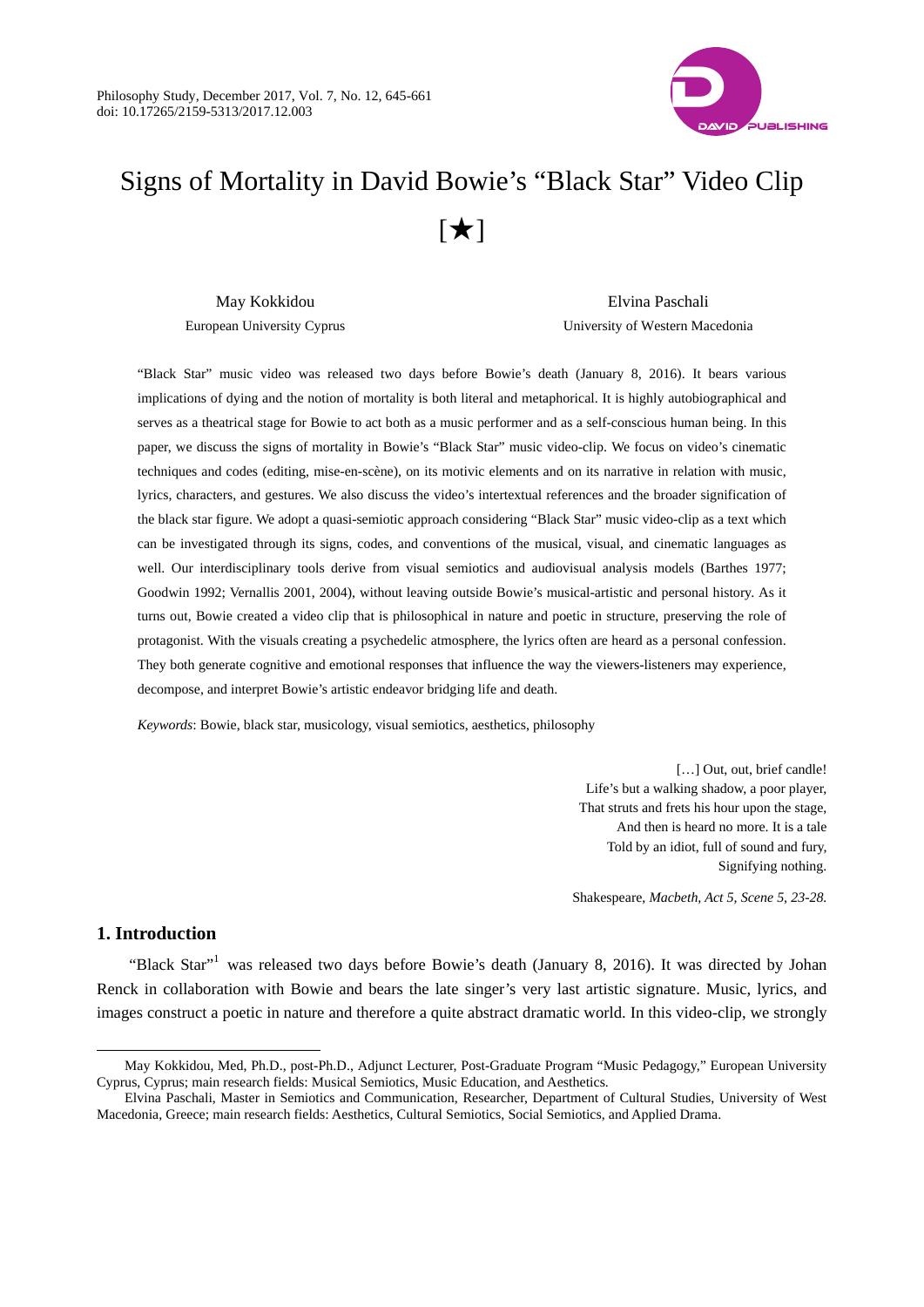feel that Bowie's angst of his forthcoming end played an important role in its representational built. The video-clip bears various implications of dying which evoke emotions of awe, revulsion, and dismay. The notion of mortality is both literal and metaphorical. Moreover, as it turns out, this video-clip, apart from a personal confession, can be seen, also, as a philosophical reflection on the common human fate. Besides, Bowie was drawn to the unknown side of existence all his life. Even during his most commercially popular incarnations, as Stark (2015) posits, Bowie's songs had dark references to spiritual struggle, consciousness, macabre, and the mysteries of death.

In this paper, we discuss the signs of mortality in Bowie's ★. Because of the abundance and the polysemy of signs, we decided to insist more on the materialistic ones: the cinematic techniques and codes (editing, lighting, mise-en-scène, colors, costumes), the motivic elements, and the narrative in relation with the music, lyrics, characters, and gestures. We also discuss the video's intertextual references and the broader signification of the black star figure.

The semiotic universe of a video involves a plethora of signs, codes, and conventions of the musical, visual, and cinematic languages. The signs involve and presuppose materialization in images, in music and sounds, in gestures and language, all these that bear messages already coded and which are expected to be decoded (Florea & David 2014). In our view, the multimodal video world cannot adequately be interpreted through the lens of a single theory. Thus, we adopt a quasi-semiotic approach considering  $\star$  as a text which can be investigated through its codes and signs. Our interdisciplinary tools derive from visual semiotics and audiovisual analysis models (Barthes 1977; Goodwin 1992; Vernallis 2001, 2004). We also take into consideration Bowie's musical-artistic and personal history, being aware that the mysteries of mortality and death tended to permeate his career and creative thinking (Stark 2015). Our questions were:

- What signs of mortality in terms of musical features, performance, and narrative elements are formed in  $\star$ ?
- How are these signs connected and how do they echo David Bowie's fragile emotional and physical state?
- How is the notion of death represented in  $\star$ ?

#### **2. David Bowie**

David Bowie (born David Robert Jones 1947) was a charismatic adventurous multi-creator—songwriter, singer, performer, composer, actor (you may recall "The Man Who Fell to Earth" directed by Nicolas Roeg, "Merry Christmas Mr. Lawrence" directed by Nagisa Oshima, "Labyrinth" directed by Jim Henson, "The Hunger" directed by Tony Scott), music and film producer, writer, art collector, fashion icon and painter—a free spirit and a romantic wanderer without peace. He always had seen ahead of his time and became known as one of the people who brought philosophical thinking into the mainstream. His posters and album covers are based on art movements, art works, and artists who inspired him. He was a deep thinker, an intellectually, musically, and visually compelling artist (Power et al., 2015) who continually exceeded the established industry standards. According to Leah Kardos (2017), the magical combination of sound and vision is something that Bowie has played with throughout his career, offering not only new music ideas via his recordings, but also via well-conceived visual signifiers (553).

Bowie's traits are manifested in a broad spectrum of identities and cannot be restrained to a common denominator. His polysemy in expression and his artistic creativity are reflected in his tendency for breaking the aesthetic barriers between different music genres (rock'n'roll, disco, glam rock, sci-fi pop, new wave,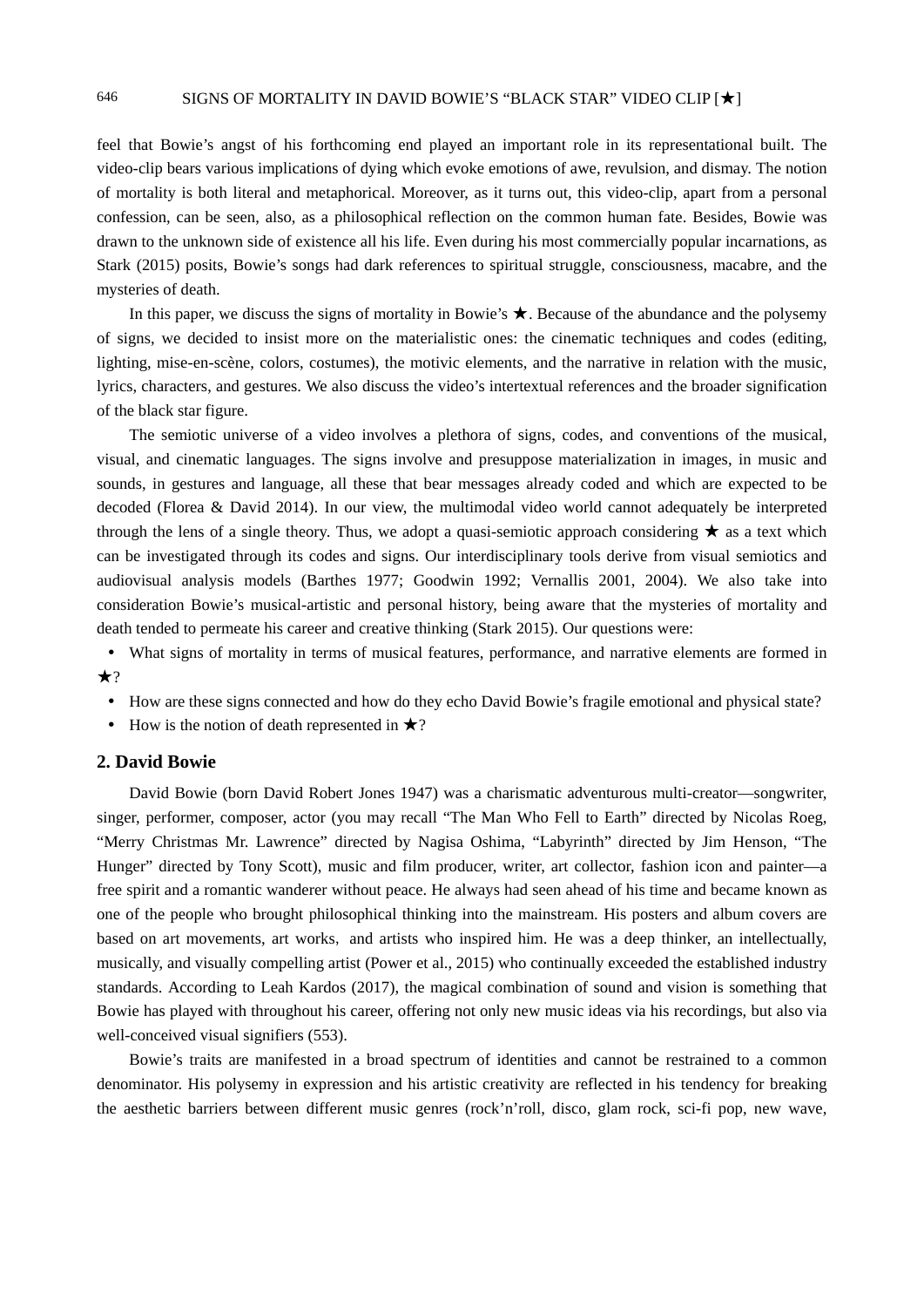industrial rock, soul, funk, and electronica), and in his various personas he has deployed throughout his career as well. These multiple personas impacted profoundly both his psyche and art (Power et al., 2015) and were manifested through his and alter ego's characters—the glam Ziggy Stardust (1971-1973), Halloween Jack (1974), the avant-garde Thin White Duke (1976), and Tin Machine (1989-1992)—and through iconic songs like "Space Oddity," "Starman," "Rebel Rebel," "Heroes," "Fashion," and "Let's Dance" (Dixon 2015). It is not exaggeration to say that he "helped establish a key part of Western twenty-first liberal belief: that anybody should be allowed to be what they want to be" and "be yourself, whatever that is" (Broackes & Marsh 2013, 46).

The vast list of his influences includes Friedrich Nietzsche, Sigmund Freud, Carl Jung, George Orwell, Andy Warhol, Stanley Kubrick, Velvet Underground, Aleister Crowley, Francis Bacon, Georges Rodenbach, Marcel Marceau, and Dadaists and Surrealists artists. All these influenced his creative genius and his heretic artistry. For Ian Dixon (2015), "Bowie represents the triumph of high art in popular music having firmly wedged himself into the zeitgeist […] while exemplifying the very spirit of rock creativity and its synthesis with art and literature" (73). One might say that David Bowie's personas epitomize Marshall McLuhan's famous quoting "The Medium is the Message." Bowie's apparent restless creativity and his sophisticated experimental work inspired countless musicians and people from all over the world (Cinque & Redmond 2016). His ingenious expression as a performer occupies a distinctive and visionary space in the history of pop culture.

## **3. About the Video: Music, Lyrics, Images, and Narrative**

The ★ begins in a remote planet where we see the corpse of a dead spaceman as a human detritus lain thereby. A young female with a tail is coming upon it. The tailed girl removes the adorned with jewels skull and walks towards an otherworldly ancient town, the mythical Villa of Ormen (as suggested in the lyrics). Villa of Ormen is built around an acropolis. It is an old, deserted, and absolutely barren of life, little town. The streets are narrow, the roads dirty, and the buildings short. Soon a pagan death ritual is about to begin. Behind the acropolis, three anthropomorphic scarecrows are being crucified, while a heavy storm is approaching.

At the same time, Bowie is standing outside from what it seems to be an attic of a house. He seems confused, wrongly sentenced, and trapped. His head is bandaged with buttons for eyes. Inside the attic room three allegorical, cartoon-like figures of a male, a female, and an unspecified gender are shaking in a neurotic way. Their skin complexion varies: One of the young men has the complexion of an albino; the other one has dark brown skin and the asexual figure is of white complexion again. This variety seems to enhance the black-white contrast of the album's cover and leaves a hint regarding the exploration of the sexual identity as well. They seem to bear neither a past nor a future. They are fake figments of an imagination. Their cartoonist nature adds to the sarcasm of the song. In the following scene, Bowie is holding a book with the black star icon on its cover gazing up at something unseen.

As the video comes to its end, we are thrown at the scene of the crucifixion. We see three scarecrows in a wheat field experiencing excruciating pain. Bound to their crosses they are unarmed, totally helpless. These desperate figures are not quite human; they ghostly resonate the life/death dichotomy. In the same field, a looming monstrous creature is approaching. Its presence induces terror. It is like watching a scene from a nightmare or a horror movie. As the women's ritual keeps on, the monstrous creature attacks the scarecrows; Bowie outside the attic collapses on the floor; then Black Star and then it is over.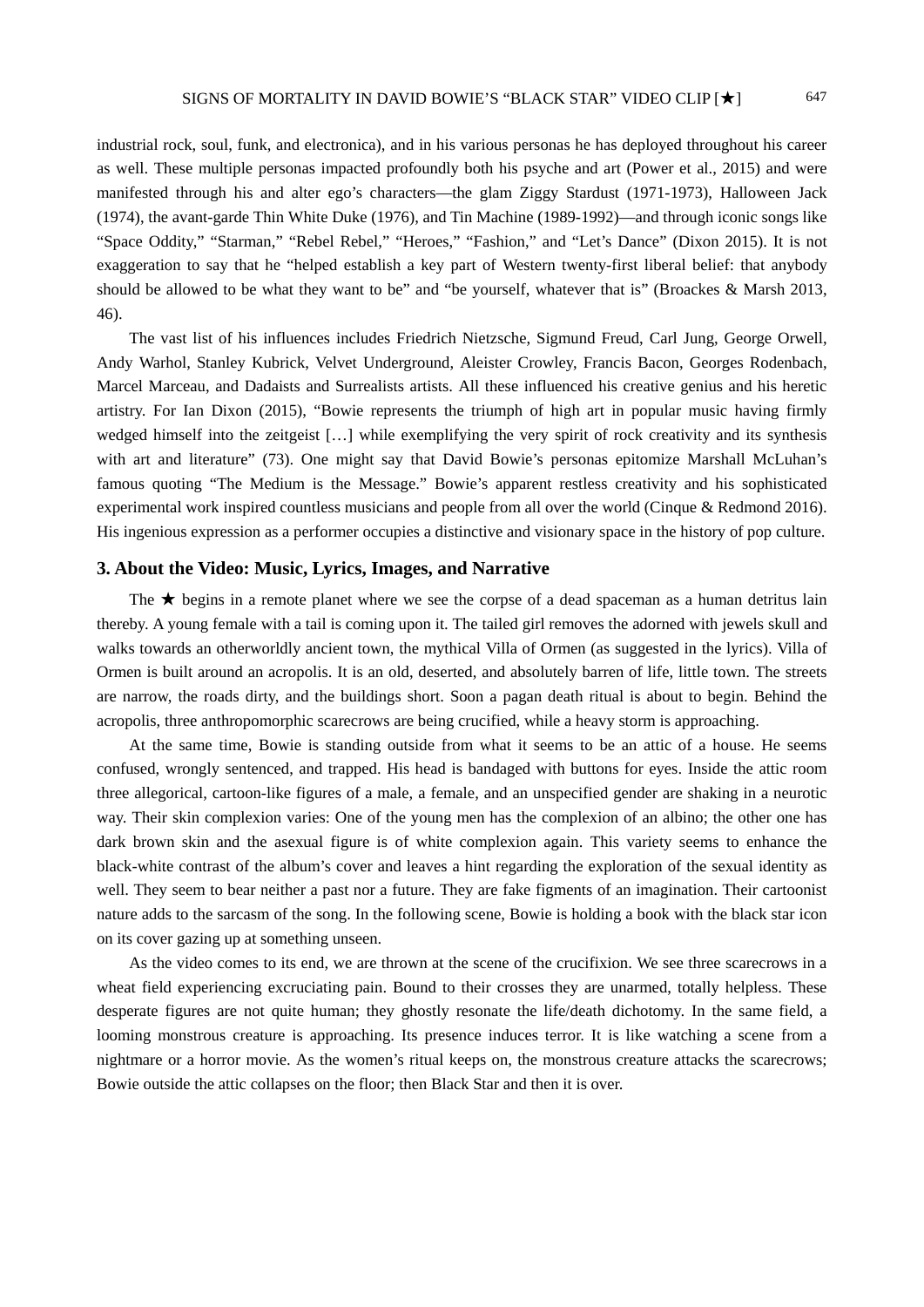In the video, Bowie treats himself as an object of gaze. He clearly incarnates three characters: the Disabled Bandaged-Head (he is bandaged around the head with buttons where his eyes are), the Dramatic-Singer, and the Revolutionary Missionary. All characters are distinct and highly iconic. As the story progresses, the characters seem to complement each other, bridging the in-between spaces between life and death, fear and irony, impotence and energy, vulnerability and empowerment, physical and metaphysical.

The video-clip has a gothic aesthetic; the representation of the spaces can be seen as portentous, or macabre. The narrative world shifts between eerie abandoned spaces (planet, ancient town) and more or less busy, crowded spaces (ritual and crucifixion scenes, attic room); most of the time they appear through the haze gaining a psychedelic quality. In most landscapes, time is achromous. For the main part of the video, the atmosphere is stressful bearing also a sense of mysticism.

The beginning of the video reifies death as discontinuity. The lifeless astronaut in the lonely planet suggests both the appearance of life and its negation. In the planet, the absence of sunlight connotes the absence of life. The attic room with the vaulted ceiling appears like a miniature of Roman church and thus can be seen as a place for self-consciousness; a place in which Bowie stands exposed and vulnerable. The shape of the attic's ceiling can be related to the blackstar's angles. Bowie appears to sing inside it as if he is on his very own stage, in his final performance. Many motifs operate as fetish objects or archetypes, like ritualistic dances, skeleton, candle, and crucifixion (pic. 1) (pic. 2).



**Pic. 1.**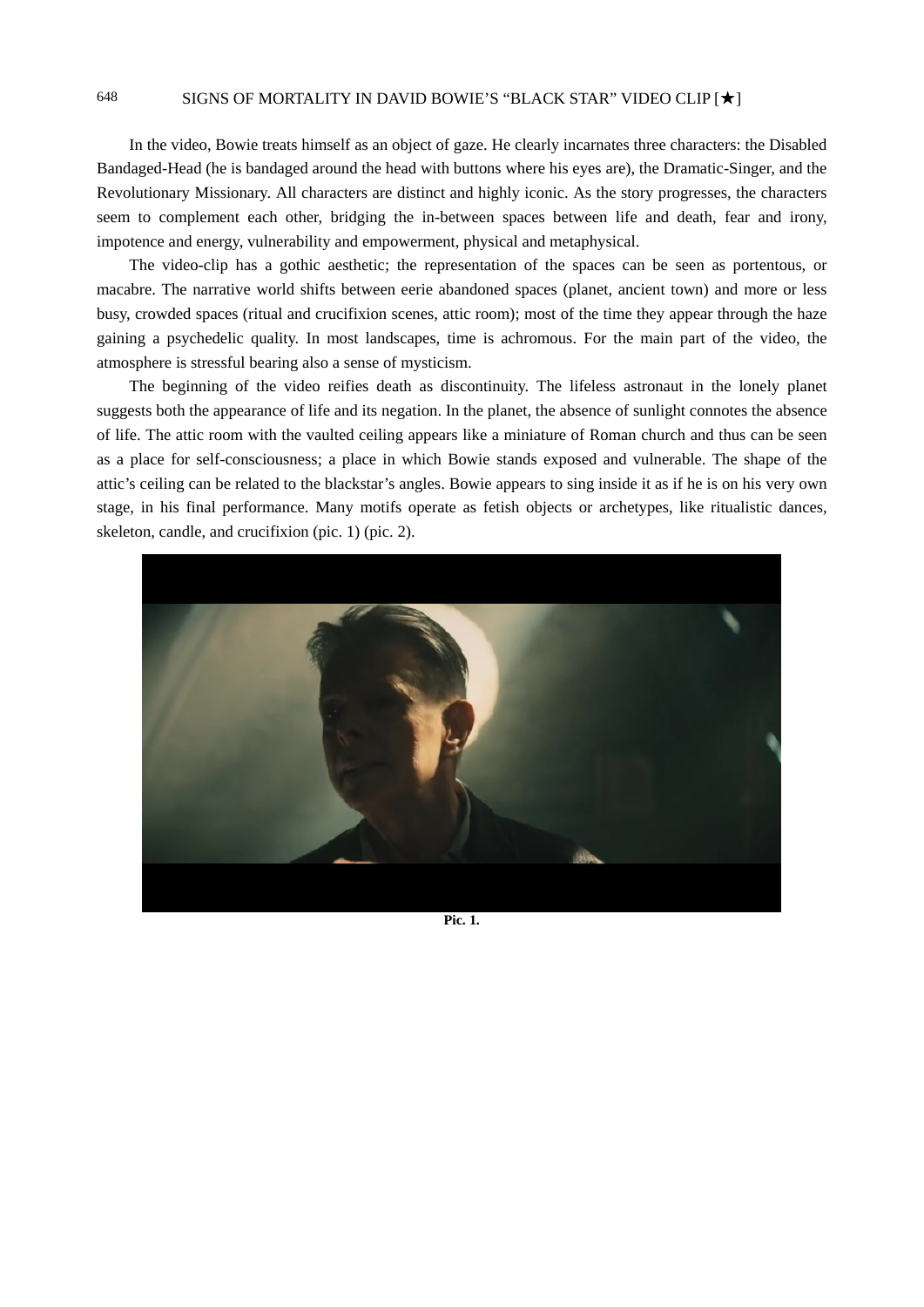

It is well known Bowie's ongoing fascination with existential and hermetic themes such as the unconscious, the macabre, mysticism, and the esoteric spirituality. The symbolic centrality of death permeates his career (Stark 2015). Given that, it is no risky to attest the lyrics of  $\star$ , and its cinematic features are exploring the same ideas again. However, this time it feels that things are seen much more from a personal perspective. Bowie at the same time is confessing and confirming something about him. Irony about death is defused in the lyrics ("You are a flesh in the pan/I am the Great I am") and in his acting as well, especially when he impersonates the Dramatic Singer at the attic-church. The lyrics are abstruse, ambiguous, and mysterious. He may not be using the exact words, but he is saying it out loud: "Life doesn't make any sense, I am dying."

The song—described by Alexis Petridis as "lyrically inscrutable and thrillingly strange" (Kardos 2017, 561)—is the main force that drives the video-clip. Jazz is the musical genre that predominates on  $\star$  though there are amalgamating elements associated with various music genres which create a dynamic dramatic effect. The song presents a high level of rhythmic complexity. The music has a hymnal quality to complement the existential dimension of the lyrics. The musical features—melancholic dark tones, sweeping jazzy harmonies and shamanic melodies, conflicting tones, penetrating woodwinds sounds—create the audio environment in which the psychological world of Bowie is deployed. The song's slow rhythmic stratum suggests meditation. Its tonal and timbral qualities signify nostalgia and decomposition.

The song consists of two different music worlds: modal paths and Western tonalities. These two worlds resonate the opposition between the Cartesian Western way of thinking and the Eastern philosophy. The use of the Phrygian mode produces a dark, middle-eastern sounding effect (Kardos 2017). Generally speaking, we may say that Bowie drew patterns from different cultures in order to depict the theme of death and used religious patterns to channel the metaphysical suffocation. Overall, music highlights the video-clip's atmospheric visuals and vice versa (Kokkidou & Paschali, forthcoming).

A connotative lack of energy can be observed in restricted melodic movement (monotone melodies); short, repetitive phrases; slow tempo; descending phrases; musically processes from high to low tension; and low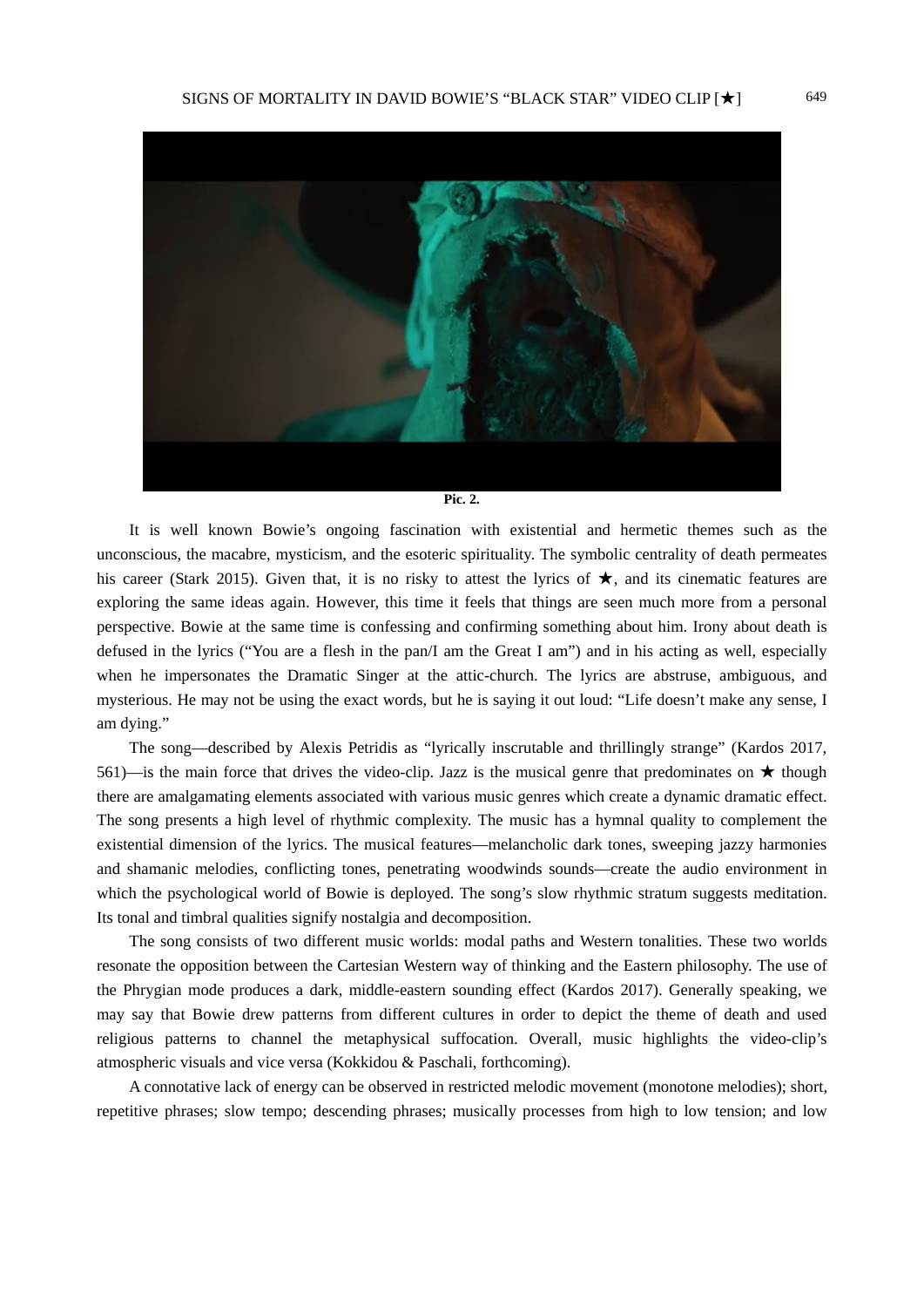pitch. In these ways the music style, along with the occult lyrics, epitomizes the death experience. The music is rooted in group improvisations with dark rich texture. Bowie's theatrical, impressive-deep voice enhances the impact of the lyrics evoking feelings of discomfort and unease.

Bal and Bryson (1991) posit that the significance of a sign develops as we perceive it in relation to others, when the subject enters "into the networks of signification" (200). In this aspect, in our cross-examination of the video signs, we found out that they share several structural and conceptual features, although the visual and acoustic semiotic systems are qualitatively different. With respect to music and lyrics, the harmonic elements seem to privilege dissonant intervals and chords which sometimes deny resolution (like in the verse "At the center of it all, your eyes"), supporting the enigmatic quality of the lyrics. Dissonance in music signifies discomfort, with all sorts of connotations. The vocal melodies are often not tonally centered and many melodic phrases do not end to the tonic. Expecting a resolution to a tonic which does not happen gives the listener a sense of anxiety and confusion. The soft vocal timbres, with a greater emphasis on middle and lower pitches, may signify moments of meditation. The unsolved music tension becomes a metaphor for Bowie's fragmented psyche.

The video world combines the reality with the surreality of an illusion; the conscious with the trans-conscious; the spiritual with the senses; the predictable with the changeable; the life with the afterlife; and the barren knowledge with the intuition. In this world, Bowie appears as a whole.

## **4. About the Black Star Icon**

The black star icon may take on various connotations. First of all, it is important to mention that Black Star is the only album of Bowie which does not carry his image or any other title on the cover. Perhaps it is because he could foresee that this would be his very last. The only thing we see on the front cover is the monumental black star like the eclipse shadows everything else. The outline of the star consists of straight lines and sharp edges. The symmetry of the shape makes the star look harmonious, beautiful and well-balanced. The tension around the edges and the light that comes from within makes it a very powerful icon. The color contrast returns us to the basics. Black and white; it cannot get any simpler than that. The overall aesthetic is minimalistic and rigid; the whole synthesis is strict and cold. We are looking at a genuine, dense black shaped in a form of a star.

In a 2016 interview, Jonathan Barnbrook, the graphic designer of the Black Star album cover, stated that the black star figure carries deeper meanings and explained that it was designed "to reflect Bowie's mortality: The black star symbol  $[\star]$ , rather than writing "black star," has a sort of finality, a darkness, a simplicity, which is a representation of the music" (Howarth 2016). Also, it is essential here to underline that when it comes to the album of Black Star, media, social, or other, are assigned to use only the black icon instead of the written word. This way, every time we are reading something about the album or the video-clip of  $\star$ , we are encountering the black star icon. This awkward, sudden silence kind of irritates us. It carries an unjustified discontinuity, a blank in the middle of a messy and busy context. This simple replacement of the written word with the icon could be taken as another hint of mortality.

Barnbrook had been Bowie's graphic designer for years. He has admitted that he has been inspired by Kazimir Malevich for Bowie's previous album "The Next Day," which has a white square with the album's title concealing Bowie's face (Howarth 2016). Given Barnbrook's influence by Kazimir Malevich—who gave art a transcendental dimension "freeing it from the tyranny of objects" (Neret 2003, 7)—we may suggest the black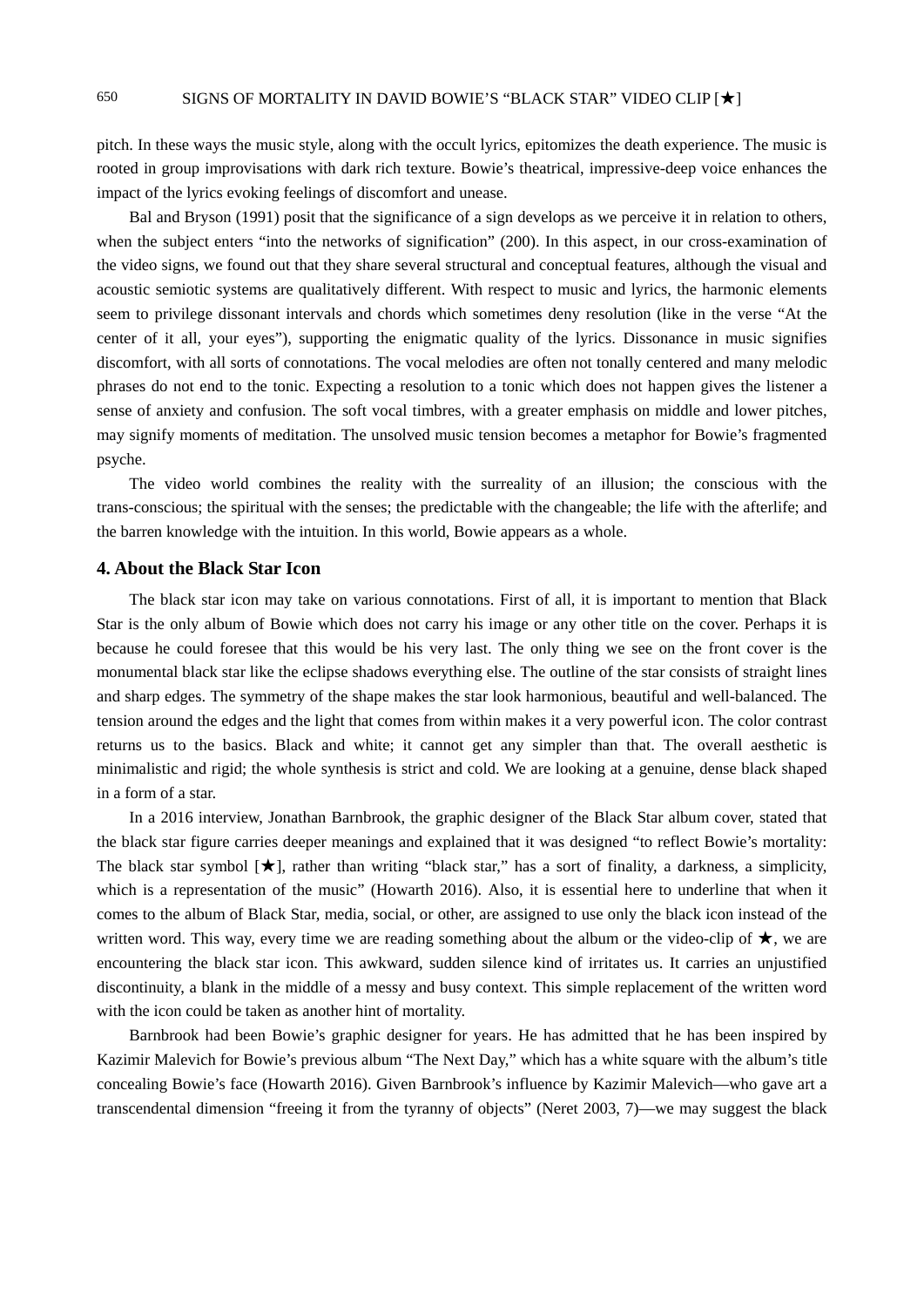star icon is related again to Malevich's Black Square; only this time with more profound connotations.

In Black Square, Malevich went beyond subject matter. He used simplicity, abstraction, and form to explore the mysticality of space and time. Bowie's black star seems deeply influenced by this perspective. It is possible that he wanted people to draw the connection between the Black Star and the Black Square and like Malevich to use it as his personal emblem. As he approaches the end of his life, he boils down his entire life in a single icon which although for us is another trade mark, for him seems to be a spiritual portal to another dimension. He seems to look at death as a transcendental experience which he even finds intriguing. As he had declared in the past: "I don't know where I am going from here, but I promise it won't be boring" (Blair 2016).

#### **5. Gestures as Signifiers of Inability**

Bodily gestures usually imply a kinetic visual utterance communicated by a recognizable act of the body in motion, while posing implies a visual attitude communicated by a static positioning of the body (Perrott 2017). Gestures are iconic in their nature and could be understood as an utterance that carries a pervasive psychic quality, making visible one's inner state. In  $\star$ , gestures present us with many opportunities for reading them as they carry connotations of agony in remarkable ways and are used as a means of illustrating the tension of a transitive experience.

In the outdoor attic scenes, Bowie's gestures appear as dormant connoting his physical fragility. He is a tragic hero; fate is guiding him like a little puppet. When performing inside the attic, his gestures become expressive and in accordance with the lyrics. He does not intend to astonish the audience through his performance. He brings his hands together like in prayer as he sings "Something happened on the day he died [...]/Somebody else took his place and bravely cried." The stanza beginning "I can't answer why (I'm a Black Star)" seems to suggest a communication between Bowie and the "angel of Death." Death has arrived, ready to take him on his final journey and is dictating him: "Take your passport and shoes/and your sedatives  $(boo)/[...]/I$  am the Great I am" (pic. 3) (pic. 4).



**Pic. 3.**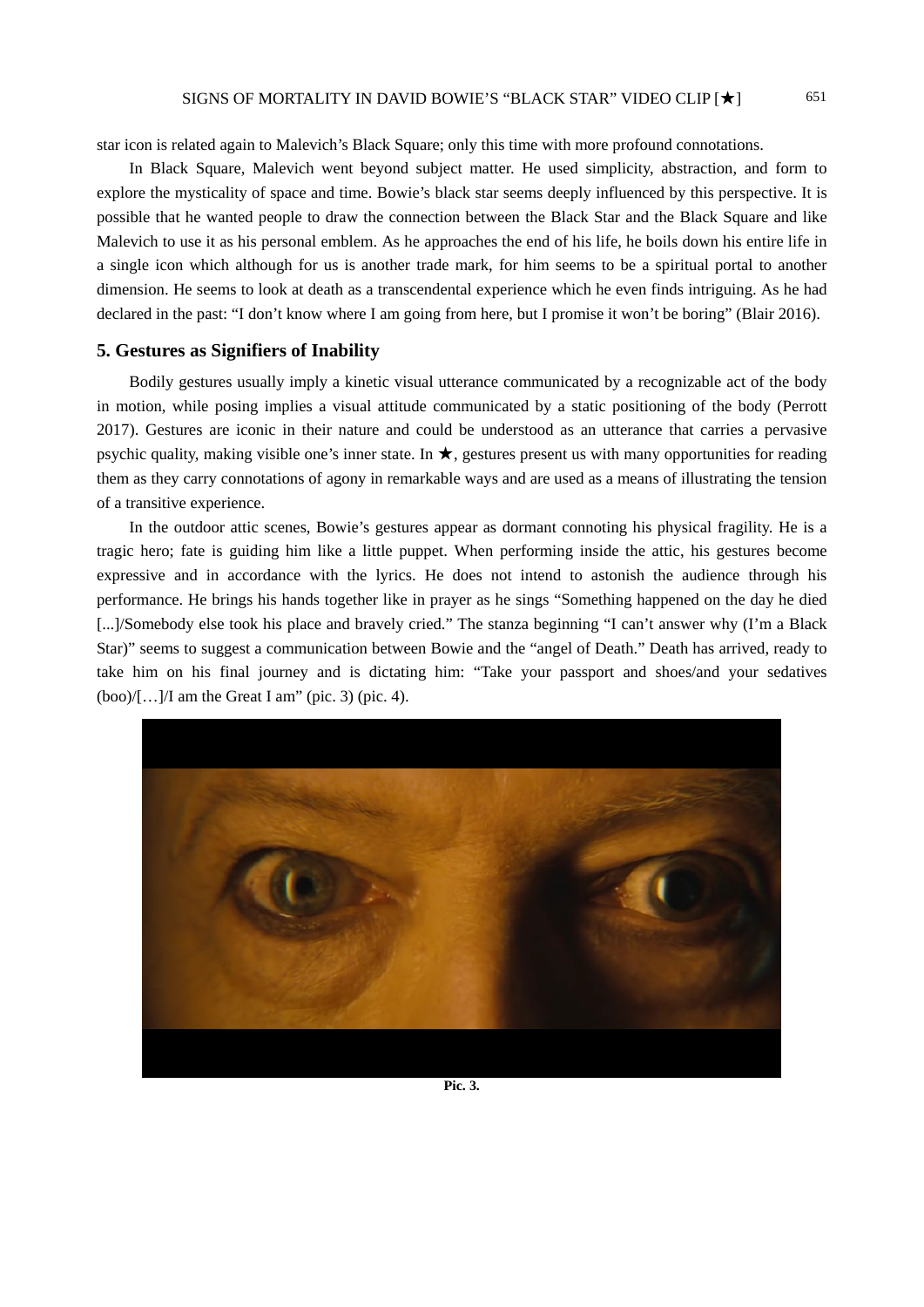

**Pic. 4.** 

On the contrary, Bowie's bodily expression as Revolutionary Missionary is somehow cynical. The character is standing still holding a book. His pose is easily recognizable. It is the pose of an enlightened leader who moves humanity forward. He is holding his testament in his hands as he is offering it to mankind. The figure of Revolutionary Missionary is an epic powerful one; he is standing with eyes wide open and senses alert, as an opposite to the Disabled Bandaged-Head figure.

The three dancers are shaking in a way that seems to externalize an inner drama. Their shaking mimics how Bowie is moving though in exaggeration. Their movements create the impression of a world that has been turned into something other than human. No interaction takes place among them. What animates them seems peculiar. It is not clear whether they are in a hypnotic state, under huge pressure, or having an ecstatic experience. It appears that their dance will never end and their movements take on an independent life of their own. The idea of death is mapped against the unceasing motion of the dancers. Their movements are reminiscent of Hans Christian Anderson's dark tale about the young girl cursed by a mysterious man to dance until cutting her feet off.

The women of the ceremony shake with the same firmness as the three dancers in the attic. Their movements assume traits of rituality and loss of bodily control. Their bodies seem to freak out at the presence of death. The female ritualist, though she is not shaking, carries a metaphysical energy. She is at the center of the activity and the creator of meaning. The three crucified scarecrows, who all have bandages around their eyes and button for eyes, wait for their fates; shaking, releasing an affective intensity. Their images are suggestive of illness and pain. Yet, they make grimaces and move blatantly, swinging their hips. It is like mocking traditional Western religion habits. In this context,  $\star$  is seen to articulate spiritual values but at the same time to critique typical religion values, especially the Judeo-Christian promise of an after-life at "Paradise" (the scene with the three nailed scarecrows).

Overall, we recognize shaking as the salient motivic gestural element of the video. The quality of this gesture is menacing and ominous. Bowie's poses and body movements operate together to visualize the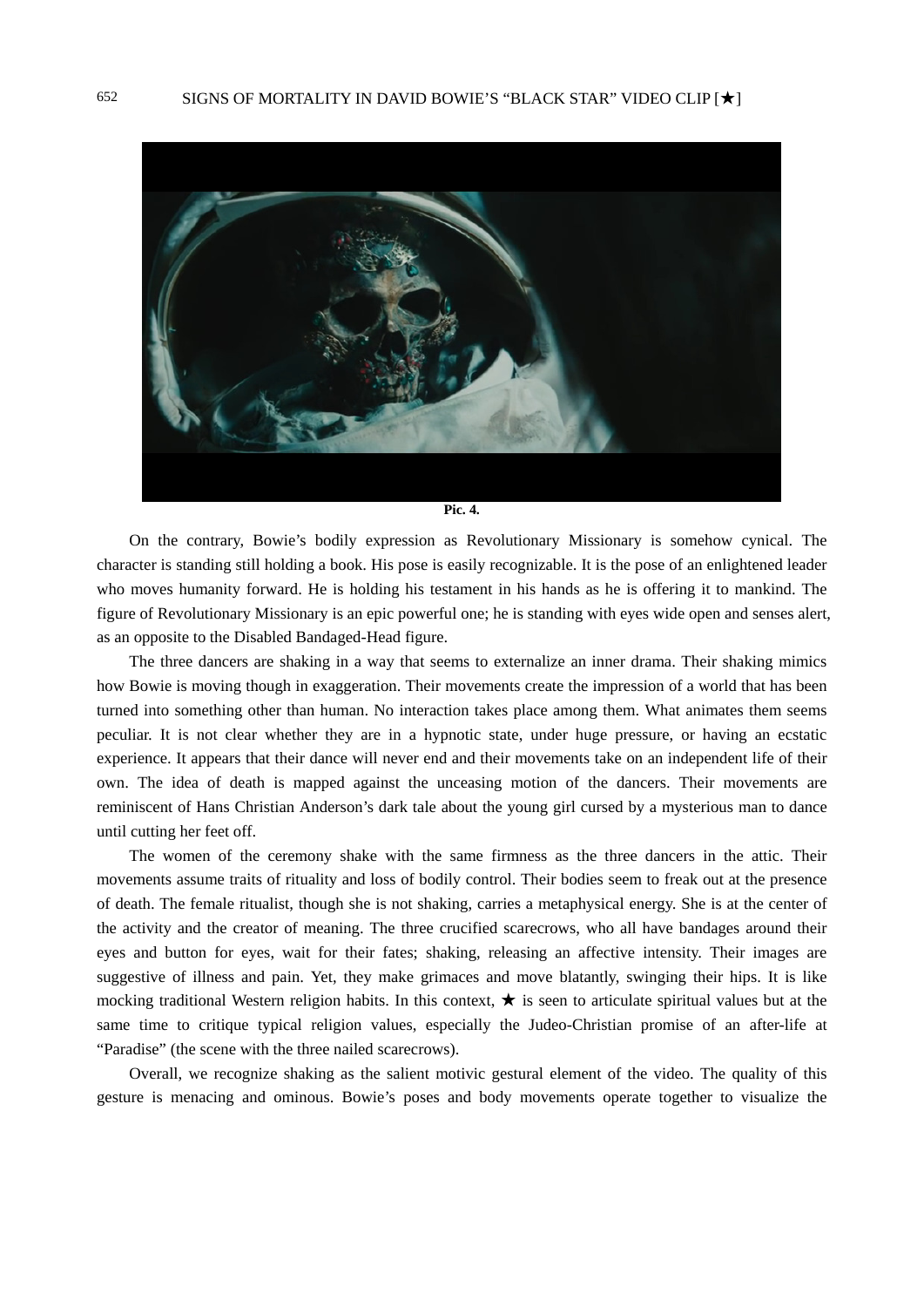psychological experience of his transitive presence from life to death.

#### **6. Cinematic Codes: Editing, Color, and Lighting**

In his book *Audio-Vision*, Michel Chion (1994) makes the claim that "we never see the same thing when we also hear," and "we don't hear the same thing when we see as well" (xxvi). This is exactly the case for the ★. Cinematography enhances the meaning in several ways.

The editing of the video is rather conventional: most plans change in accordance with music with a rather predictable way. Most significantly, and unlike most music videos, in  $\star$ , there are no unexpected zooms or cuts, no rapid cutting or frenetic pace. This may imply that there are no surprises when dead. Everything is in order and nothing changes.

The camera is rather static and does not follow the conventions of the camera's movement in rock videos. The frames unfold especially slowly connoting Bowie's slow death. There are many long shots and the camera seems to follow the narrative in a patient and tolerant way, attempting to grasp movements and actions in a fixed manner. The panoramic long shots of Villa of Ormen add glory to the image, creating a feeling of dream consciousness that emerges through the mystique forms. The slow pace of the editing can be associated with the slow tempo of the music and with the idea of self-reflection. One might say that both editing and music are kind of achronic and bear the symbolism of a funeral.

Editing creates another rhythmic voice (Vernallis 2001) and bears much of the brunt of describing Bowie's emotional state. It also functions musically, underscoring the rhythmic arrangement, the slow tempo of the song, its phrasing and the sweeping melodic phrases. It is important to note that editing does not place the viewers in the position of the characters. On the other hand, Bowie's injured images seem to evoke the desire for voyeurism.

In general, Bowie's shots alternate between medium and medium close-ups, suggesting a sense of intimacy. In the few close-up shots, Bowie rarely looks straight at the camera or looks at it in disguise when he puts on the bandage mask. Unlike conventional pop videos where artists establish a connection to the viewers by looking straight into the camera, Bowie prompts emotions close to a tragic hero's. The only extreme close-up of the singer occurs in the attic section, where we see shots featuring Bowie's and tailed girl's eyes (5:12-5:19). The tailed girl's gaze does not indicate a threat; it is like flirting with him. She acts like a death figure that allures its victim. So, this close-up functions as a sarcastic comment and stands as a sign for Bowie's notion towards death.

A typical music video places the singer in front and in the centre. According to Vernallis (2001), when the singer is placed in the centre of the frame this suggests stability, importance and clarity (28). Nevertheless, in ★ Bowie is generally located at the periphery of the shot. Thus, as Bowie is placed off centre, his image lacks stability and it seems more fragile and weak. There is a lack of profound association between his significance as a rock star with his position on the frame. Moreover, the camera never captures his entire body. It zooms in certain parts of his body and the bodies of the other characters as well. In the last section of the video (8:23), one could observe the inability of the camera to stay in focus. This aligns with the singer's dramatic state.

The conventional character of editing can be further linked to Bowie's costumes. In  $\star$ , Bowie impersonates three characters but the costumes he wears are basically the same with small differentiations. The first and the second costume we get to see only from the waist up while we see the third costume from the knees up. All costumes consist of a white shirt, a black suit, and black trousers. In the third costume, the suit is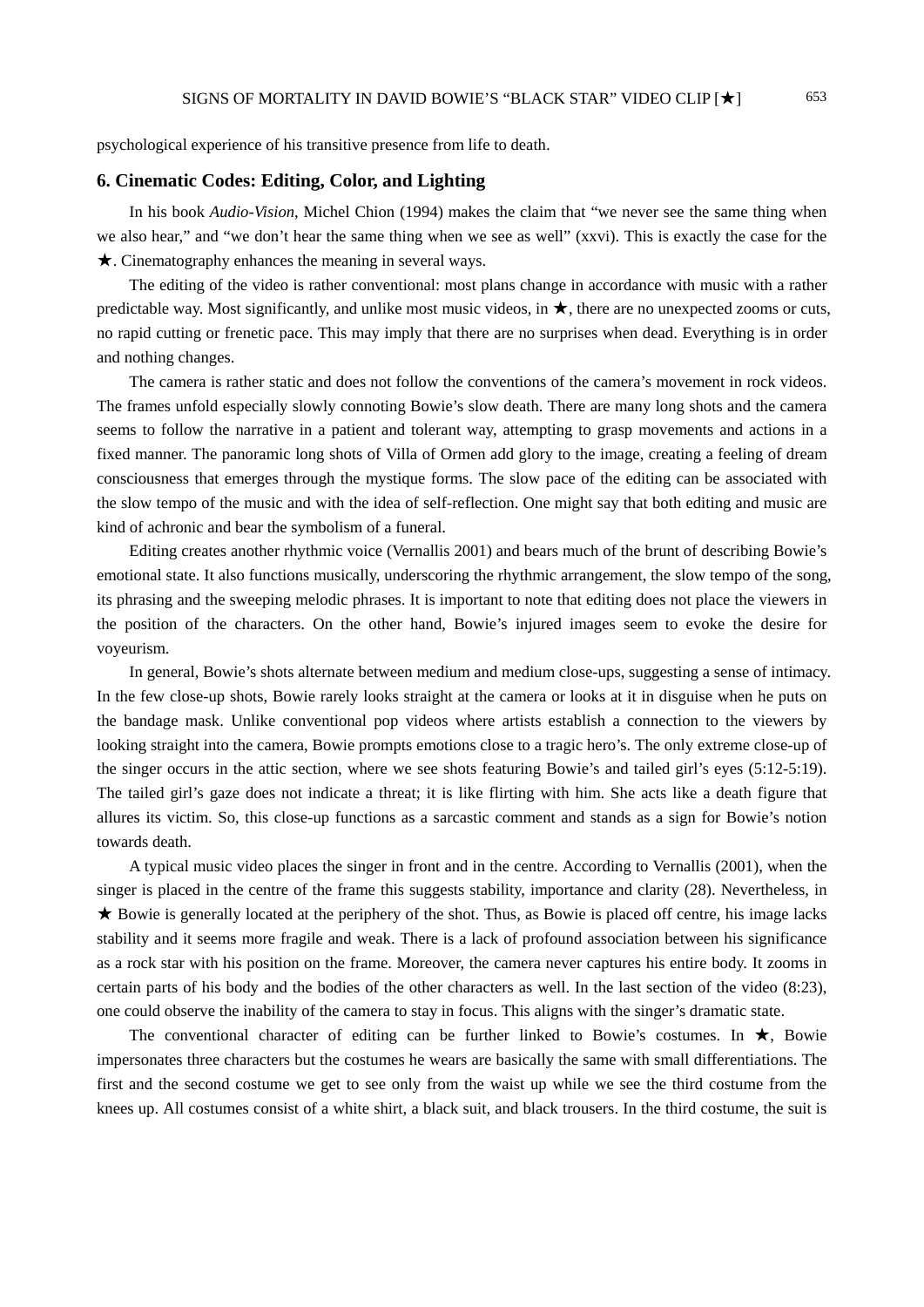open and we get to see a buttoned vest. His whole appearance is fully ordinary. It is as if he does not want to stand out. In his last moments, he is one of us.

In ★, the use of color and lighting connotes mortality and enhances the idea of unconsciousness. Color is a semiotic mode which is multifunctional and culturally located in the making of signs (Kress & Van Leeuwen 2002). Color, in general, is also used in a music video to evoke emotions and create moods; illuminate musical changes in song structure; to reflect musical elements such as texture and timbre; to draw attention to the materiality of the music; and to construct meanings (Vernallis 2004; Goodwin 1992, 64-65) (pic. 5) (pic. 6).



**Pic. 5.**



**Pic. 6.** 

Lighting brings drama into the video. The contrasts in lighting make the ★ photography fascinating. The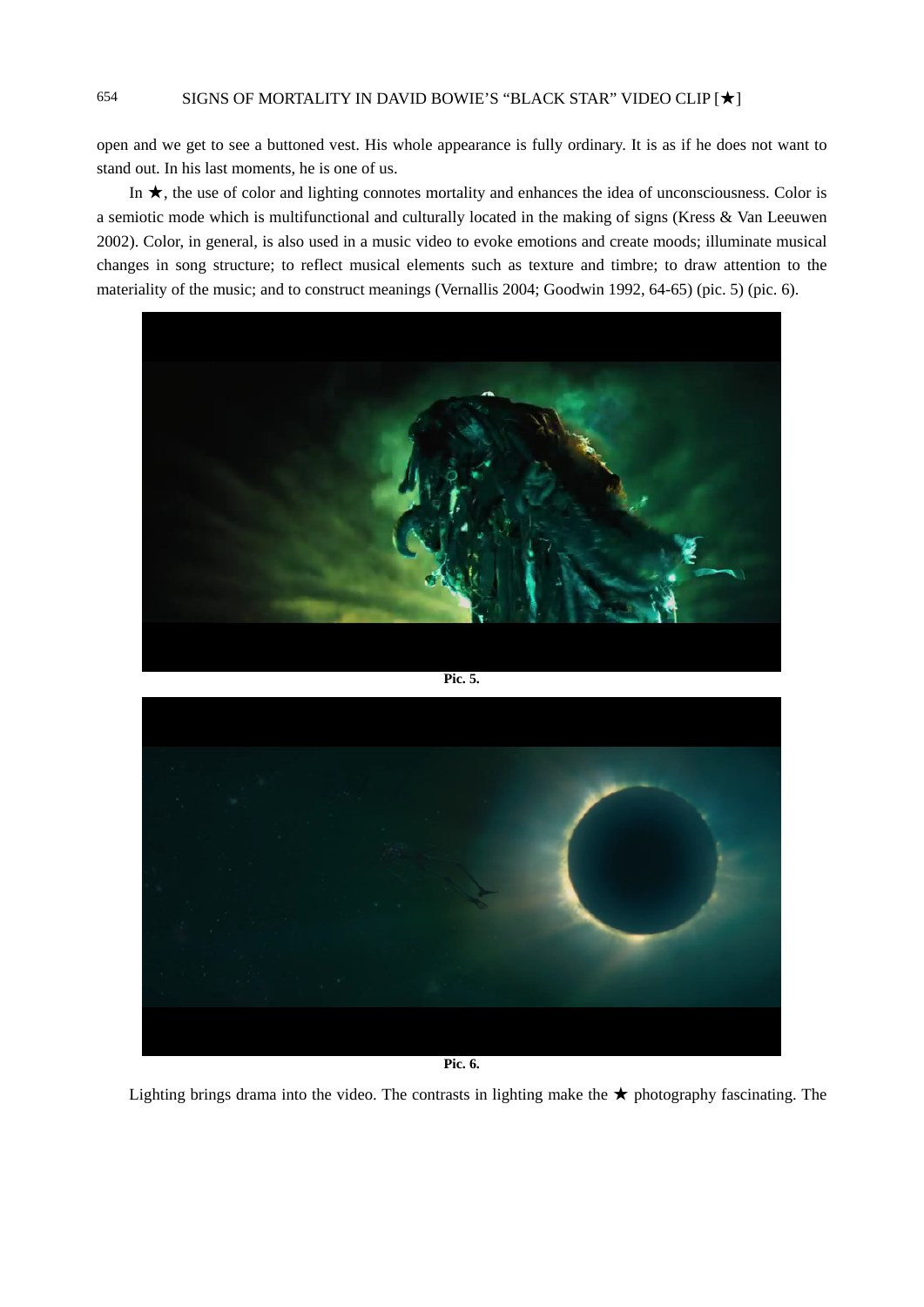video hovers between dark and blurring images suggesting an oscillation between conscious and semi-conscious, between nothingness and disappearance. In the cold-warm continuum (Kress & Van Leeuwen 2002), the orange colors may connote warmth and intimacy while the blue colors could be related to cold and distance. The use of shadows and semidarkness in the ritual sequences highlights the idea of mysticality. The dark tones of the lighting emphasize the video's tenebrosity and magnify the monstrous characters and elements of the story. Interestingly, in the Revolutionary Missionary sequences, the entire atmosphere is brighter. But, we soon realize that Bowie and the three dancers are in front of a blue-sky artificial background, in a fake-exterior space. This undermines the uncanny and makes an ironic statement about the brightness of the scene. Finally, in the attic scene, in the line "Somebody else took his place and bravely cried," the light that enters through the window creates a surrealistic halo effect around Bowie's head. This makes him appear like a mythical figure or a martyr. At the end of the video, all light is swollen by the gravitational pull of black star, to the edge of vanishing.

All in all, in spite of the slow editing, the video creates tension in many ways. The blurring images complement the smooth timbres of the song and long-held tones and the cryptic, poetic language of the lyrics. The video's dark hues of images reflect the darkness transmitted by the lyrics and the sense of sorrow which reveals from the atmospheric musical themes.

## **7. Cycle as Signifier of the Circularity of Life and Death**

The video underscores cyclical forms in a lot of manners; literally and metaphorically, verbally and musically. Realistically, we see circles everywhere. First of all, we have the sun eclipse which is a quite powerful sign to begin with. The notion of circularity is also visible in the ritualistic circle formed by a group of women in an empty space, cyclical vibrating movements when ritual is taking place, eye pupils, round buttons for eyes and the bright, small window of the attic/church-like room. In the meantime, the repetitive patterns of the song keep referring to a center of it all, which can be interpreted as a centre of the plot, of the frame or even of attention. Yet, a circle is implied here as well, where a set of eyes or the candle has been put in the middle. The candle, the skeleton, and the astronaut's skull come up again and again, in various forms, more as re-cycling motifs than objects of the plot itself. In that way, the visual elements are managed to create cycles of meanings associated to the idea of the circle of life and death. The structure of the music (ABA form, small repetitive patterns) helps to point out the notion of circularity as well. The video's periodic cycling between control and lack of control is largely formed through the deployment of the lighting, the altering between warmth and cool colors. Additionally, the idea of cycle is manifested in the appearance of the black star figure: the video starts and ends with a black star.

We also traced the idea of circle of life in the ritualistic killing of Major Tom which was Bowie's first impersonated, famous character. If we were to take it a step further, apart from the circle we can acknowledge the pattern of round, black holes as well. The scene of the dark eclipse with the floating skeleton gives us the impression not only of a circle but of a slow movement towards a black hole. The astronaut's cask, the eye' gaps on the skull, the village of Ormen's doors, the monstrous puppet's mouth, everything forms a dark hole. Also, we sensed a circularity here as well; the dark womb with the dark hole; everything that begins in the darkness of the womb will end in dark. This is the life circle of everything.

The idea of cycle is also demonstrated in the symmetry of the shots and through the juxtaposition of the ideas of life and death. The motif of the jerking movements and the ritualistic killing off of Major Tom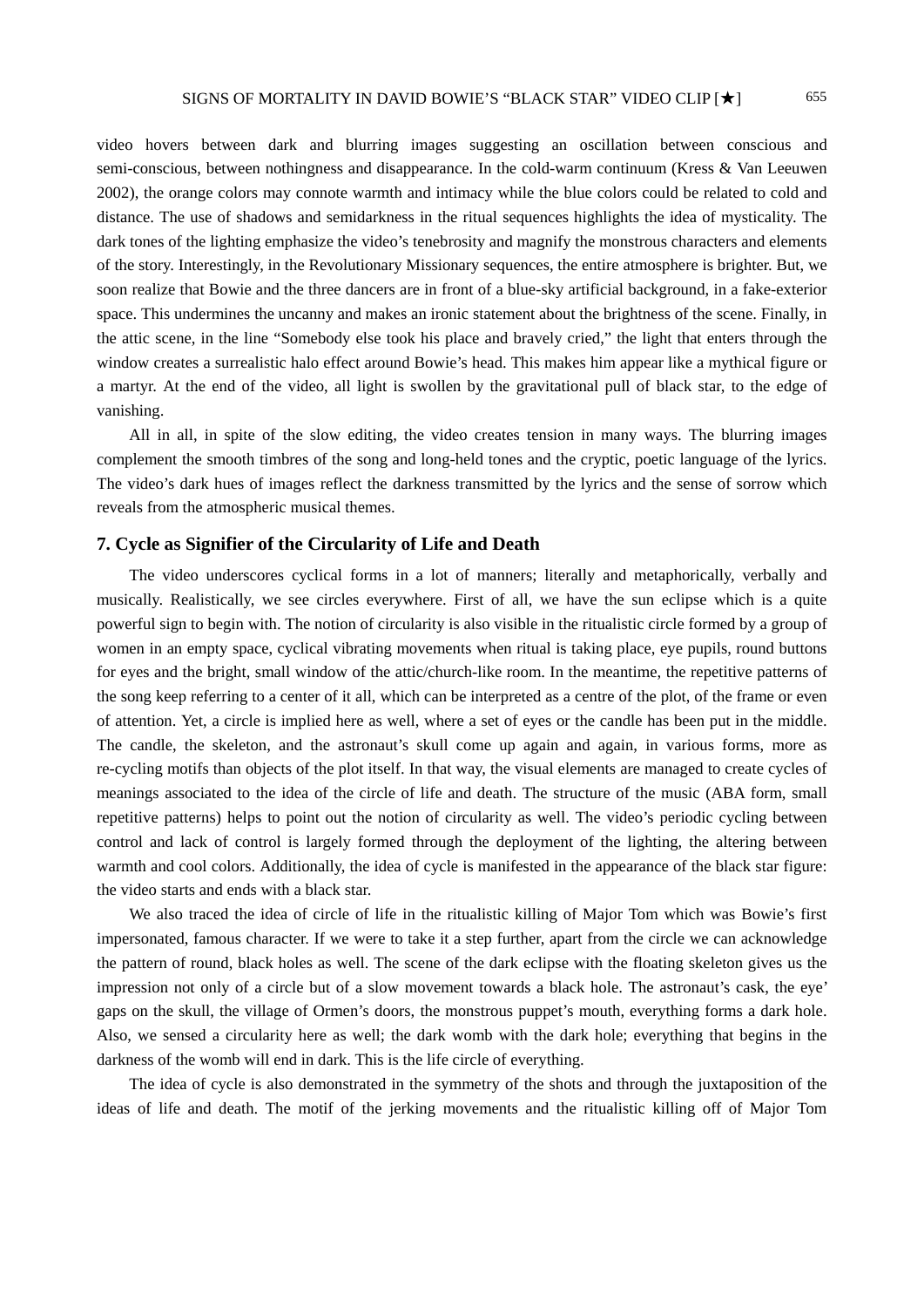character are positioned symmetrically in the whole narration, suggesting a line of symmetry. This symmetry is also encompassed in the song's cyclical form and in the repetitive motifs in song lyrics. Considering the context of the song, symmetry does not symbolize balance. It is likely a signifier of the destined; where random or different possibilities do not longer exist.

## **8. Mise-en-scène: Skull**

In ★, a human skull, encrusted in jewels, is in the center of attention. The skull is kept in the dark, inside the space helmet of the dead astronaut. The tailed girl carefully opens the helmet and brings it to light. She chooses to carry only that from the dead corpse. As the head is being detached, the body loses its human identity and drifts away like an asteroid. The story starts as soon as she holds it in her hands.

The skull used in the video is not an ordinary one. It is not decayed or broken. It is not filthy covered in mud or dirt. This skull is neat, decorated with jewelry. The tailed girl carries it in the open proudly. The skull travels from the lonely planet to Villa of Ormen. There, the tailed girl leaves it in the hands of the female ritualist, like an offering, who although receives a dead body part, stays calm and distant, while the rest of the chorus, crawl down in a seizure. Towards the end of the ritual, the ritualist leaves the skull on the back of a human. From the way the music goes, we sense that the story has reached a dramatic peak.

In Niall Boyce's view (2016, 529), the skull is not just a skull. It is a symbol of transformation. The skull evolves from a body part to a symbol. Its decoration bears resemblance to Aztec customs and Mexican attitude towards death (Irish, Lundquist & Nelsen 1993).

The skull is not depressing. It is fancy and colorful. The precious stones convey elegance, wealth, and festivity. It looks more of a present than of a scary reminder of what is to come. In every aspect, the skull symbolizes mortality. Its beauty and shine paradoxically evokes a sense of positivity. After all, death is part of the human experience. What's to be afraid of?

When the skull is placed on the back of the dancer, in the middle of the ceremony, a peculiar feeling of discomfort overwhelms us. Death, at the same time, concerns each one of us individually. Nothing is more certain than our own end. And yet waves of existential agony are provoked at the thought of it. During its whole presence in the video, Bowie seems to look at it and respond through his lyrics like a modern Hamlet: "I can't answer why/But I can tell you how/We were born upside down/Born the wrong way 'round.'"

#### **9. Mise-en-scène: Candle**

The ontology of the video's props might be suggestive of the tragedy of death alongside with the ideas of eternity and transcendence. The image of the "solitary candle" is introduced in the second verse of the song. In the video, we see this candle standing at the heart of the town, as a significant monument. It is tall and thick, but it is slowly burning out. Its texture and color resemble human complexion. From the volume of the melt wax mass, we can assume that it has been burning for quite some time. The candle is the only source of light in the town. Its weak, small flame sheds a warm glow to the streets of the old town. As light is fading out, the shadows are becoming larger and deeper.

The candle in the film is an immovable prop. It stands still and none of the characters interfere with it. However, strong associations are made between the candle and the sentenced Disabled Bandaged-Head and between the vividness of its glow and the trembling movement of the dancers. The candle implies sentenced Disabled Bandaged-Head's life and forthcoming end. He doesn't know when but he knows it is not far. The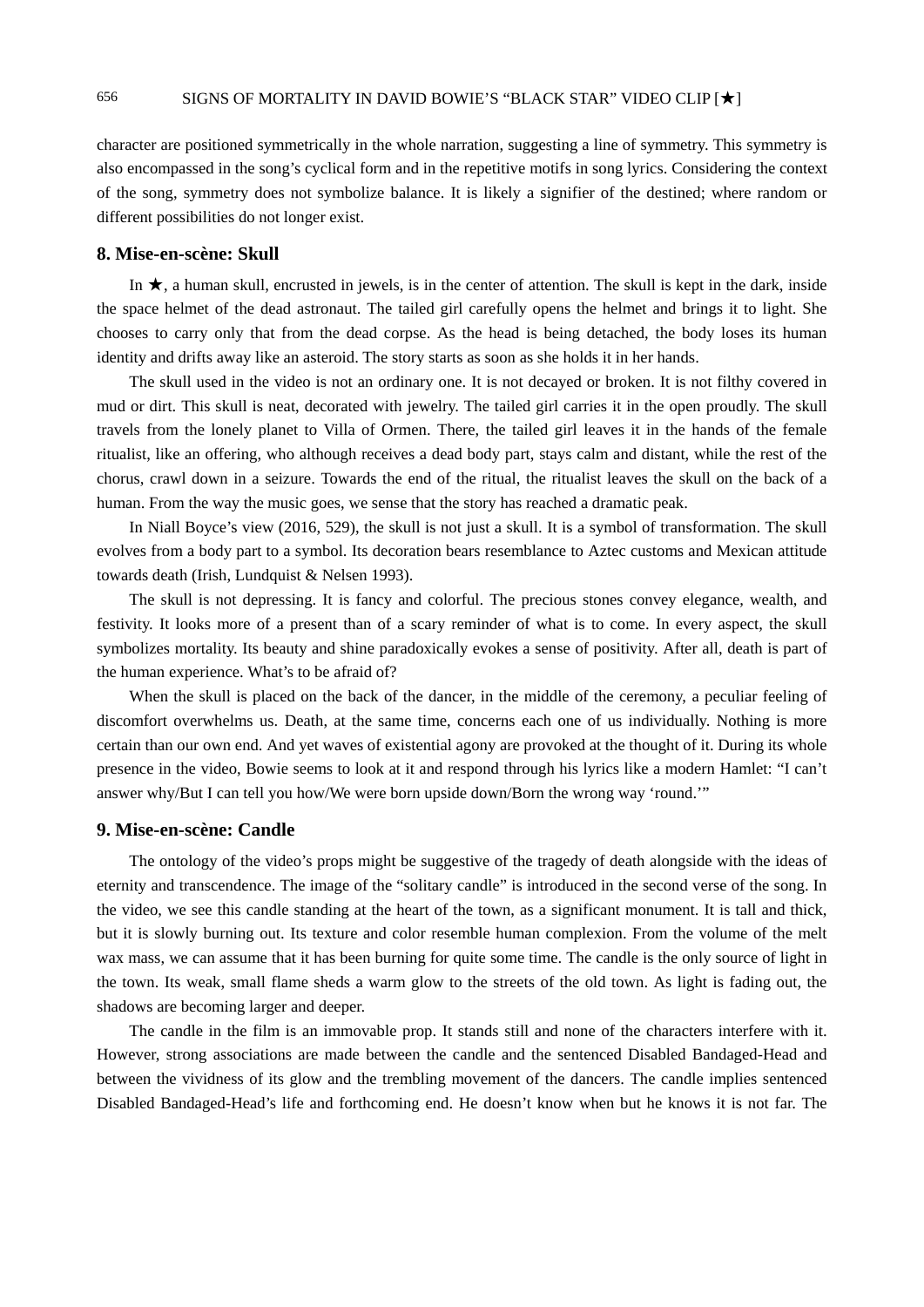chant of the verse "In the Villa of Ormen stands a solitary candle" underlines the spirituality of the forthcoming ritual. After the storm, the candle is blown and the whole town sinks into darkness. Disabled Bandaged-Head character is dead. Bowie has disappeared into the darkness.

It is interesting to point out that the image of the candle is put in an intercalary way into the action. The candle is shown after the skull when it still belongs to the dead corpse, after the trembling movement of the dancers at the attic, after Disabled Bandaged-Head character, when the lighting of the storm hits the town and right after the execution. The timing of its burning out is characteristic as well; it is not by chance that it is out right after the execution (pic. 7) (pic. 8).



**Pic. 7.**



**Pic. 8.**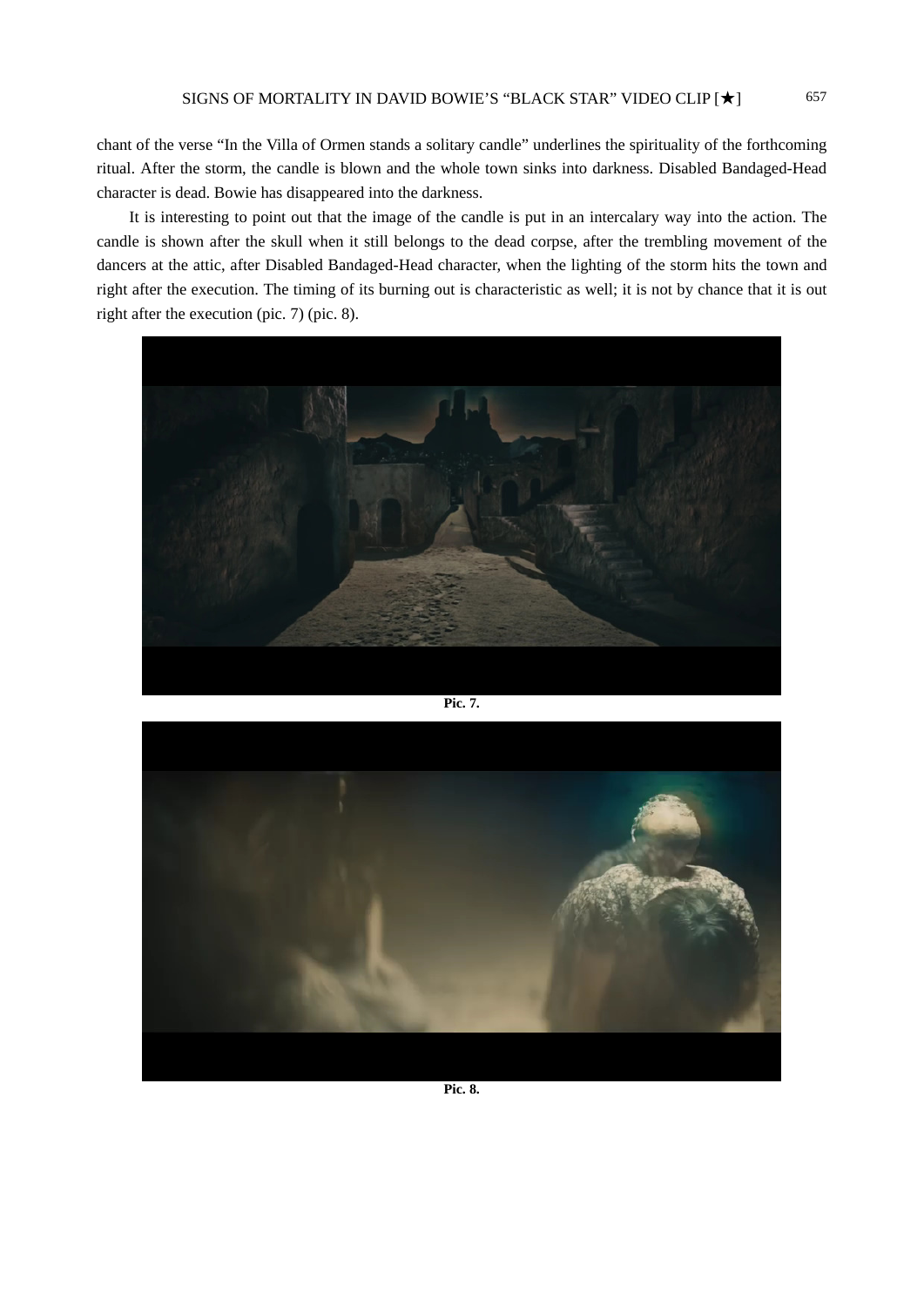Many cultures have long used candles as a symbol of eternity. However, in this video, the candle symbolizes time. It depicts the fragility and shortness of life. Like human life it lasts a certain amount of time and it can be out any moment very easily. Its light is always accompanied by a shadow. The moment the candle goes out everything is swollen by it. The candles were often used in art to remind the viewer of the vanity of life, that nothing lasts forever and that everything has to die. It is a strong symbol of mortality.

## **10. Intertextuality**

Intertextuality is an important characteristic of music videos. According to Goodwin's theory (1992), many videos are likely to be intertextual references to other forms of media, like films, other videos, or TV series. While it is not easy to trace the influences in every music video, knowing Bowie's tendency for intertextual referencing we feel safe to make some suggestions. More specifically, in the ★ song and video one may detect numerous musical and filmic references to Bowie's canon: from recalling the "Space Oddity" song, the persona of alien rock-god Ziggy Stardust (a man who fell to earth), the "Dead Man Walking" song ("And I'm gone/Like I'm dancing on angels/[…] Like a dead man walking"), to the films "The Man Who Fell to Earth" and the video "The Next Day'' (where one can see him acting as a Christ-like figure), and even to the stage play "Lazarus." According to Reed (2016), in ★, we may be front of a new persona, perhaps "Lazarus." Kardos (2017) writes: "The symbols, language, references fell into place for many, like a macabre puzzle box where the final piece needed to solve it was provided with Bowie's passing" (561).

Lyrically, the Black Star song appears as an extension of his song "The Stars (Are out Tonight):" ("Stars are never sleeping/Dead ones and the living […]/Their jealousy's spilling down/The stars must stick together/We will never be rid of these stars/But I hope they live forever"). In the sections where Bowie captures the title of the song in repetition, he mentions some characters (filmstar/marvel star/popstar/gangstar/flam star/white star/porn star/wandering star) he obviously alludes to the personas he had deployed over the years of his career. Bowie consistently embraced an ever-changing referential style (Reed 2016) and tended to play the "self-quotation" game (Perrott 2017). This tendency is confirmed in ★ when he presents his own previously performed artistic personas. On the other hand, this can be interpreted as a personal contemplation: Humans live in their delusions of grandeur until they have to face their inevitable destination.

The video also bears traces of the film "Labyrinth:" the ancient town reminds us of the Labyrinthine space before the castle and the tailed girl looks like Jennifer Connelly. The building stairs in the Villa of Ormen somewhat bear resemblance to Escher's famous *House of Stairs* (1951), in which a strange world is depicted, where the laws of physics do not apply. Villa of Ormen is not an ordinary place either. The astronaut figure is a direct reference to "Starman" and his presence here as a dead body suggests that Bowie's musical journey is over. The motivic element of crucifixion can be identified in Bowie's 1985 song "Loving the Alien" ("Christians and the unbelievers, hanging by the cross and nail").

Gaze and eyes are recurring symbols in Bowie's videos (e.g., "Scary Monsters," "No Control"). In these videos, the eyes are not just facial elements. They are the part of the body where the presence or absence of life is most manifested. Bowie's eyes became also an iconic emblem in Roeg's film "The Man Who Fell to Earth" (1976). The Disabled Bandaged-Head character is reminiscent of the "Jump They Say" video where he is featured with bandaged eyes.

The video also references in many ways of Kubrick's film 2001: A Space Odyssey (1968), a kind of starting point of Bowie's career (Space Odyssey-Space Oddity). It contains comments on the trans-humanist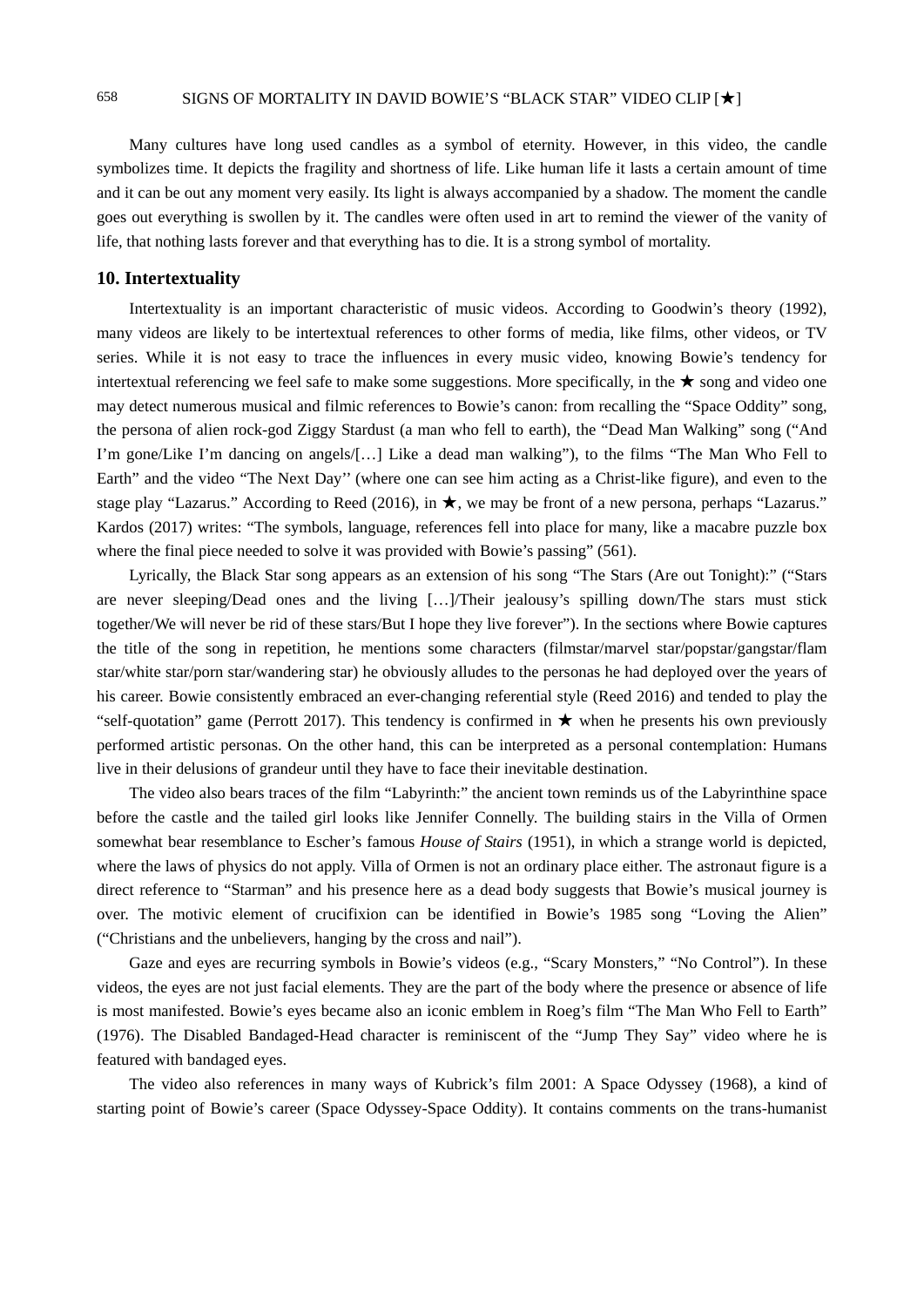ideas of the film: the surviving astronaut who got into another dimension, possibly falling into the black monolith; the astronaut lost in the universe (the floating skeleton). The skeleton in a spacesuit on the blue planet may operate as reference to the ultimate fate of Major Tom. In "Space Oddity," Bowie, as Major Tom, signs: "I'm stepping through the door. And I'm floating in a most peculiar way/And the stars look very different today/[…] Planet Earth is blue/And there's nothing I can do." According to Boyce (2016, 528), Bowie's monumental song "Space Oddity" (1969) represents a considerable change in his approach to the issues of fragility and mortality. The astronaut Major Tom, during his journey into space, leaves the safety of his capsule and experiences the unique sense of non-gravity. When communication is lost between Major Tom and Ground Control, Major Tom is aware that he will never return to earth. He is destined to die in space. Obviously, the "Space Oddity" song is not simply the story of an accident in space. It is rather a story of a metamorphosis. Similarly, ★ describes a transformational experience and Bowie's inability to change his fate. Bowie resurrects Major Tom and grants him emblematic closure.

We also detected common elements between ★ and "Lazarus." Both videos were produced when Bowie knew he was seriously ill. Both of them use the same visual narrative motifs—Disabled Bandaged-Head figure—bearing also similarities to the musical material. Lyrically, they share the motivic notion of mortality: "Look up here, I'm in heaven/I've got scars that can't be seen/I've got drama, can't be stolen/Everybody knows me now." Bowie's image with gauzes superposed around his head stands as a metaphor to the biblical story of Lazarus and symbolically represents his transformation from being-a-star to becoming-a-legend.

Niall Boyce (2016) suggests that the Black Star song draws parallels to Ariel's song in William Shakespeare's oeuvre "The Tempest." Ariel's song is taken by many scholars to be Shakespeare's farewell to his art: "Full fathom five thy father lies/Of his bones are coral made:/Those are pearls that were his eyes:/Nothing of him that doth fade/But doth suffer a sea-change/Into something rich and strange."

The concept of death penetrates lyrically and visually not only  $\star$  but also Bowie's prophetic album "The Next Day," released on his 66th birthday in 2013, where death is approached as catharsis, as symbol, as mystery and revenge (Stark 2015). At any rate, Bowie's rebellious biography involves many artistic suicides and resurrection moments: rise and fall and rise again trajectories (Cinque & Redmond 2016).

Considering all these intertextual references it seems that  $\star$  functions as a metaphor of Bowies' artistic life and of his struggling with his inevitable fate. Bowie keeps an ironic distance and proximity as well to his career by blurring the barriers between his personal story, his artistic story, and fiction. This is both a symbolic presence and a symbolic absence. Bowie, in his testimonial Black Star song, tells us that although his life will end, it is possible that he will move into the immortal realm of art.

## **11. Coda**

A salient function of music videos is to promote a song or an album, and enhance the publicity of the artists (Goodwin 1992). This is not the case of ★. This video is highly autobiographical and serves as a theatrical stage for Bowie to act both as a music performer and as a self-conscious human being. Bowie is dealing with the horror of death both presenting his painful experience and distancing himself from it. We know that illness and death were part of the Black Star project right from the start. Bowie himself has attested to Jonathan Barnbrook that the lyrics in the album are very honest. We may presume that ★ song and video had a cathartic function and impact upon his psyche. Yet, he seems unable to answer the eternal philosophical question (To be or not to be?) that inevitably is being faced with.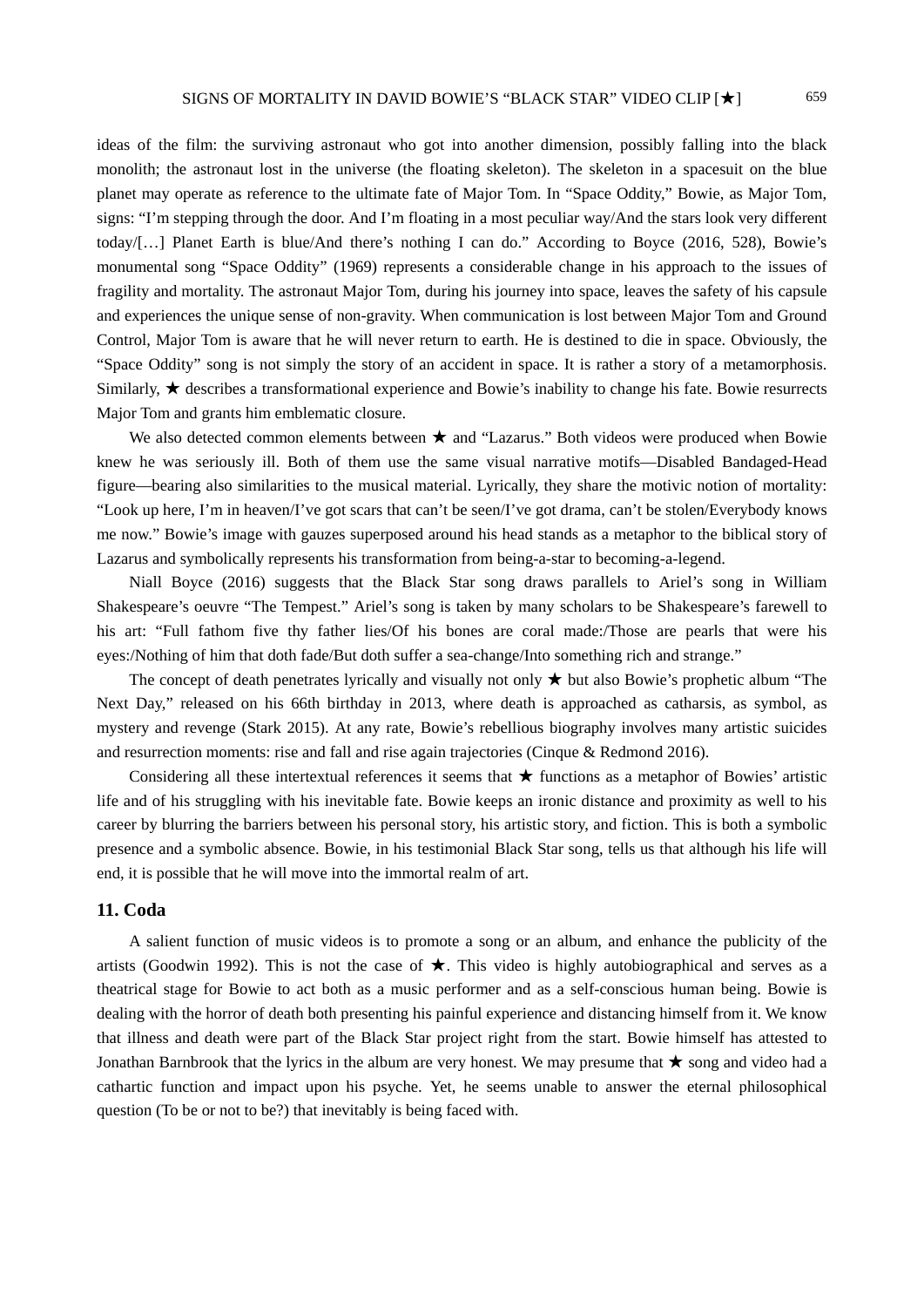In ★, Bowie turns from a tragic hero, into an influential rebel and then into a dramatic performer. All these characters that he impersonates are parts of his fragmented psyche. He is at the same time a puppet, a sentenced, a modern Hamlet, an enlightened leader, an artist. And he changes these personas in every little move under the umbrella of the Black Star which is both on the book he holds and, also, in the lyrics.

Bowie was a cultural alchemist, a gestural animator, a cultural investigator of identity, and an activist (Perrott 2017), one of the promoters in social groups struggling for cultural reformation. The public mourning after his death—tributes, articles, private commentaries on what he meant to so many people, and so on—bears witness to his huge impact in artistic-musical, cultural-social, and psychological-personal level to so many individuals and social groups.

In this paper, we discussed signifiers of mortality in  $\star$ . Signs thrive in the video. We think that the signs we have examined cohere semiotically and discursively—even though a number of distinct modes are used. The music, the lyrics, the characters (bodies and movements), the settings, and the props, all form a network of meanings in a dialectic relationship. We argue that Bowie's point of view is not purely fatalistic: He approaches the themes of illness and mortality not only as a "tragedy of knowing" but also as a transcendent experience altogether. Besides, Ernest Becker, in *The Denial of Death*, stresses that repressing the fear of death is not the same as losing the fear of death (Becker 2007, 20).

This paper serves as an extension to our previous study (Kokkidou & Paschali, forthcoming) in which we investigated how lyrics, music, visuals, and narrative elements mirror each other in meaning construction in ★. Taking as a whole, these studies make clear that the more we delve into a text, the deeper and heightened is our understanding of it. It is our hope that the present analysis may become the basis for further studies.

#### **Notes**

 $\overline{a}$ 

1. In this paper, we use the black star icon [★] instead of "black star video-clip" as another hidden hint of mortality.

#### Works Cited

- Bal, M. & Bryson, N. "Views and Overviews: Semiotics and Art History." *Art Bulletin* 73 (1991): 174-208.
- Barthes, R. *Image, Music, Text*. London: Fontana Press, 1977.
- Becker, E. *The Denial of Death*. New York: Simon and Schuster, 2007.
- Blair, O. "David Bowie: The Iconic Singer's Most Profound Quotes." *Independent*. 11 January 2016. <http://www.independent.co.uk/news/people/david-bowie-the-best-quotes-from-the-starman-a6805536.html>.
- Boyce, N. "The Art of Medicine: Strangers When We Meet: David Bowie, Mortality, and Metamorphosis." *The Lancet* 387 (2016): 528-9.

Broackes, V. & Marsh, G., eds. *David Bowie Is*. London: V & A Publishing, 2013.

Chion, M. *Audio-Vision: Sound on Screen.* Trans. C. Gorbman. New York: Columbia University Press, 1994.

Cinque, T. & Redmond, S. "Lazarus Rises: Storying the Self in the Migrant Fandom of David Bowie." *iaspm@journal* 6.1 (2016): 7-24.

Dixon, I. "'Tonight' David Bowie." Eds. T. Dalton & R. Koss. *Album Rescue Series (Vol. 1).* Victoria, Australia: Dalton Koss HQ, 2015. 72-78.

Florea, C. & David, D. "Symbol-Emblem, Symbol-Code and Mythical Connotations." *Procedia-Social and Behavioral Sciences* 116 (2014): 5160-3.

Goodwin, A. *Dancing in the Distraction Factory: Music Television and Popular Culture*. Minneapolis, MN: University of Minnesota Press, 1992.